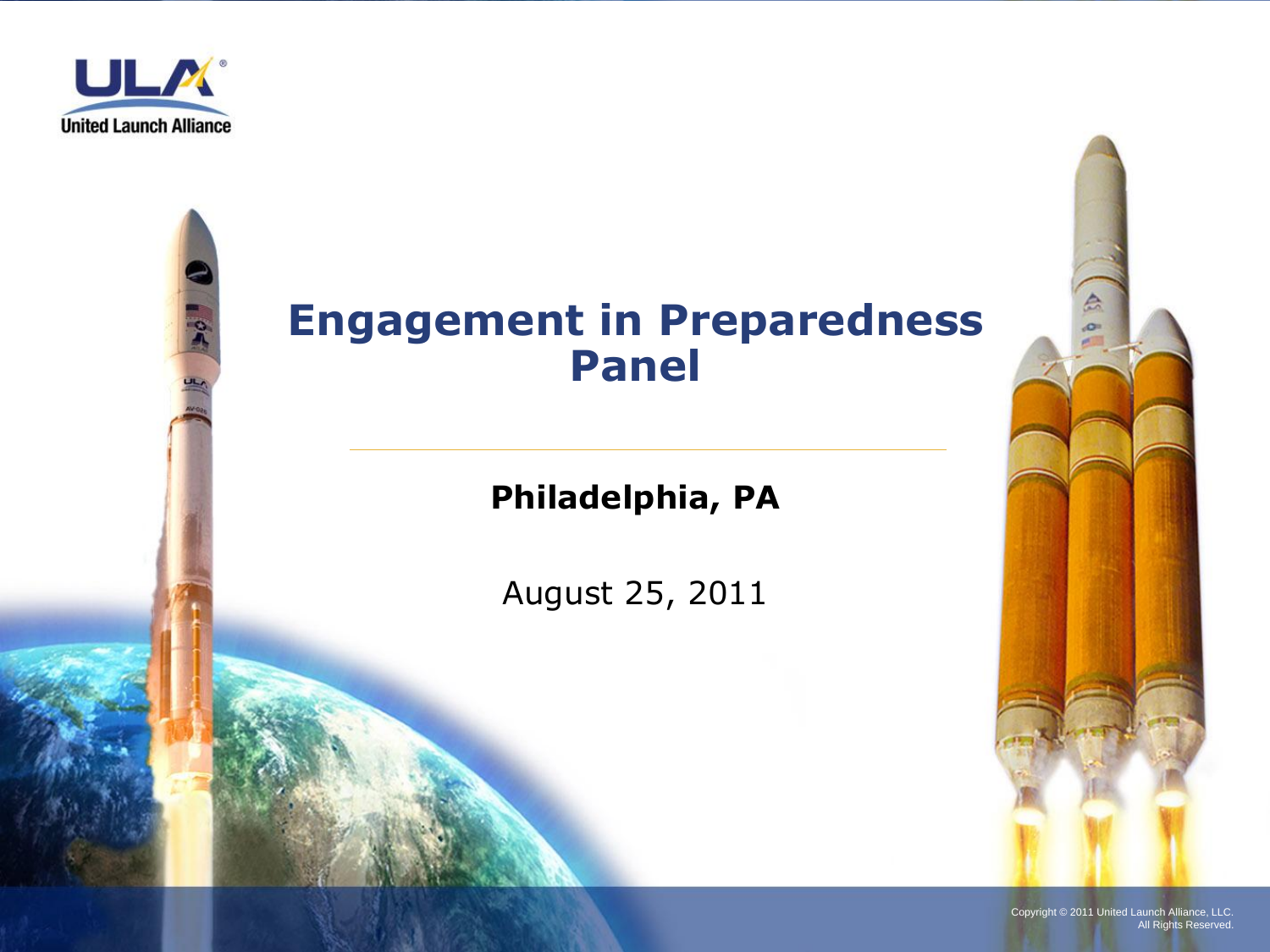



- □ Officially Formed December 2006 with the Combination of Two World Class Launch Systems: Boeing's Delta & Lockheed Martin's Atlas Expendable Launch Vehicle Businesses
- Single Provider of Launch Services to U.S. Government Customers
- Includes Evolved Expendable Launch Vehicles
- 3,800 Employees
- ULA's locations had solid Crisis Management Plans – Each were written specific to their site and heritage organization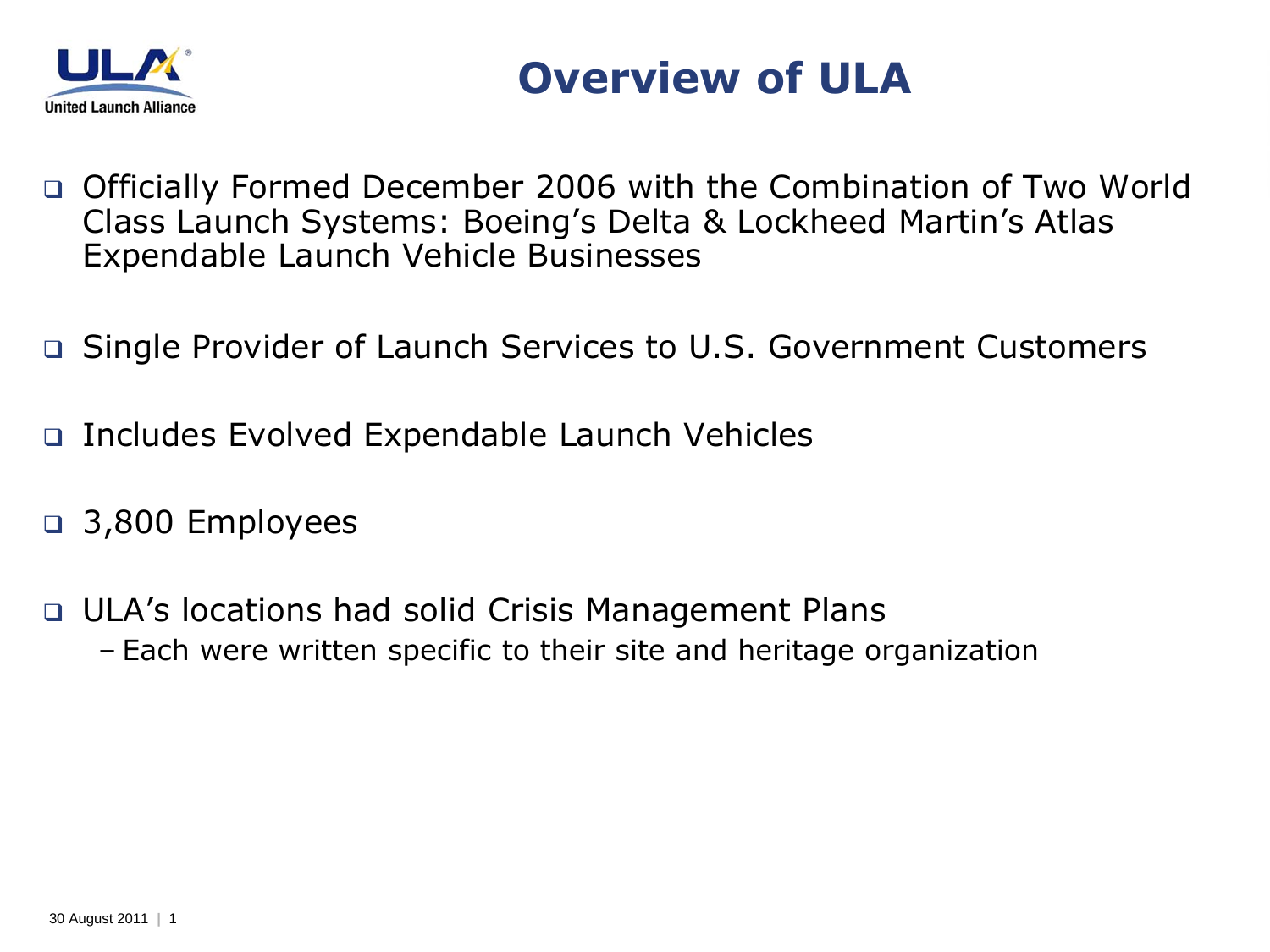

# **ULA Crisis Management Overview**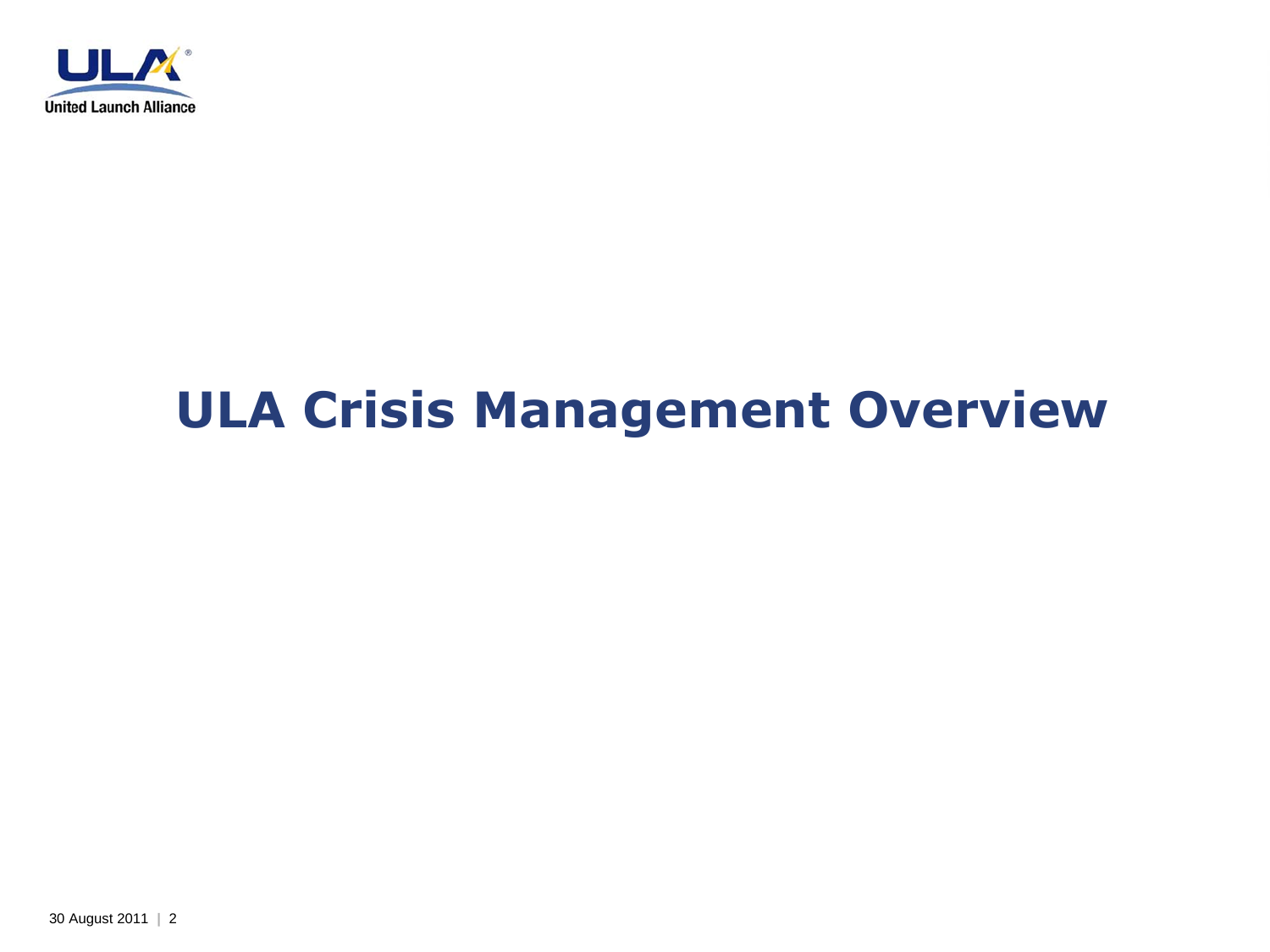

### **ULA Crisis Management Overview** *Starting Out*

- Seven months after ULA's formation, natural disaster severely impacted one of our facilities.
	- Full loss of power from local services
	- 75% of facility was flooded
	- Disaster recovery firm required
	- Long-tail to recovery
	- While repair to infrastructure was required, no inventory loss and production was virtually uninterrupted.

#### □ Response

- Crisis Management Plan was state of the art for preparedness
- Communication plans must be readily available, robust, tested and followed
- Enterprise must be integrated and understand their roles
- Disaster recovery firm engagement critical
- Firm must be scalable and able to respond to the unique needs of the business
- You may need to involve the local government into your planning to mitigate future damage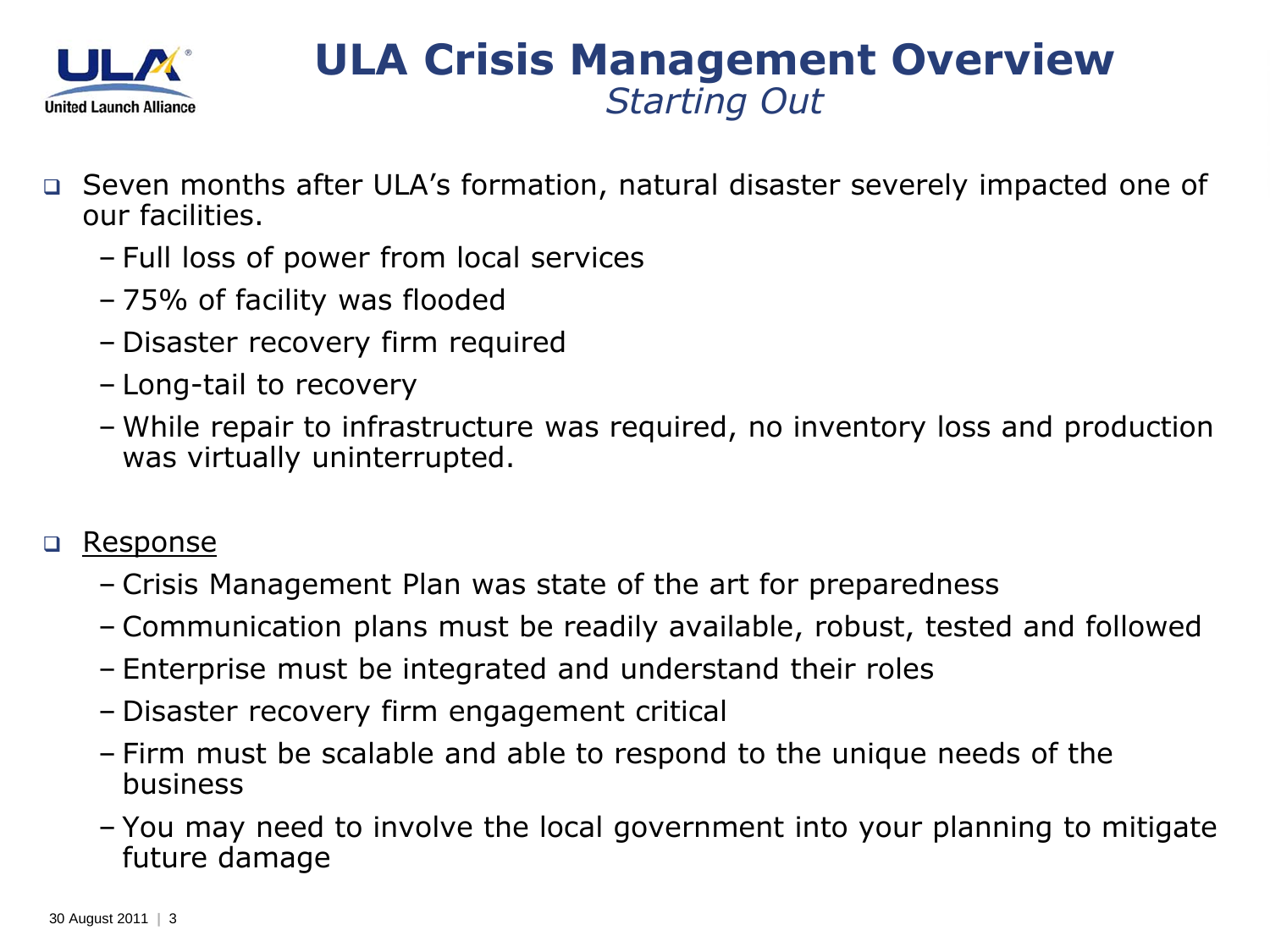

#### **ULA Crisis Management Overview** *2011 Alabama Tornado Disaster*

- Tornado registered as EF-5
	- Conditions:
		- Winds estimated at 105 mph to 200 mph
		- Minor water intrusion
- $\Box$  Times of events: 0.520 1.600
	- 5 Evacuations
	- Delta Mariner notified via phone of weather conditions
	- 1530 Complete power lost to factory
	- 1600 Plant closed
	- 1630 All employees off site
- □ 1720 Emergency Operations Center Activated
	- Site lead, S&ES and plant operations
	- Monitored local conditions
	- Risk Management Notified Disaster recovery firm activated
	- Executives notified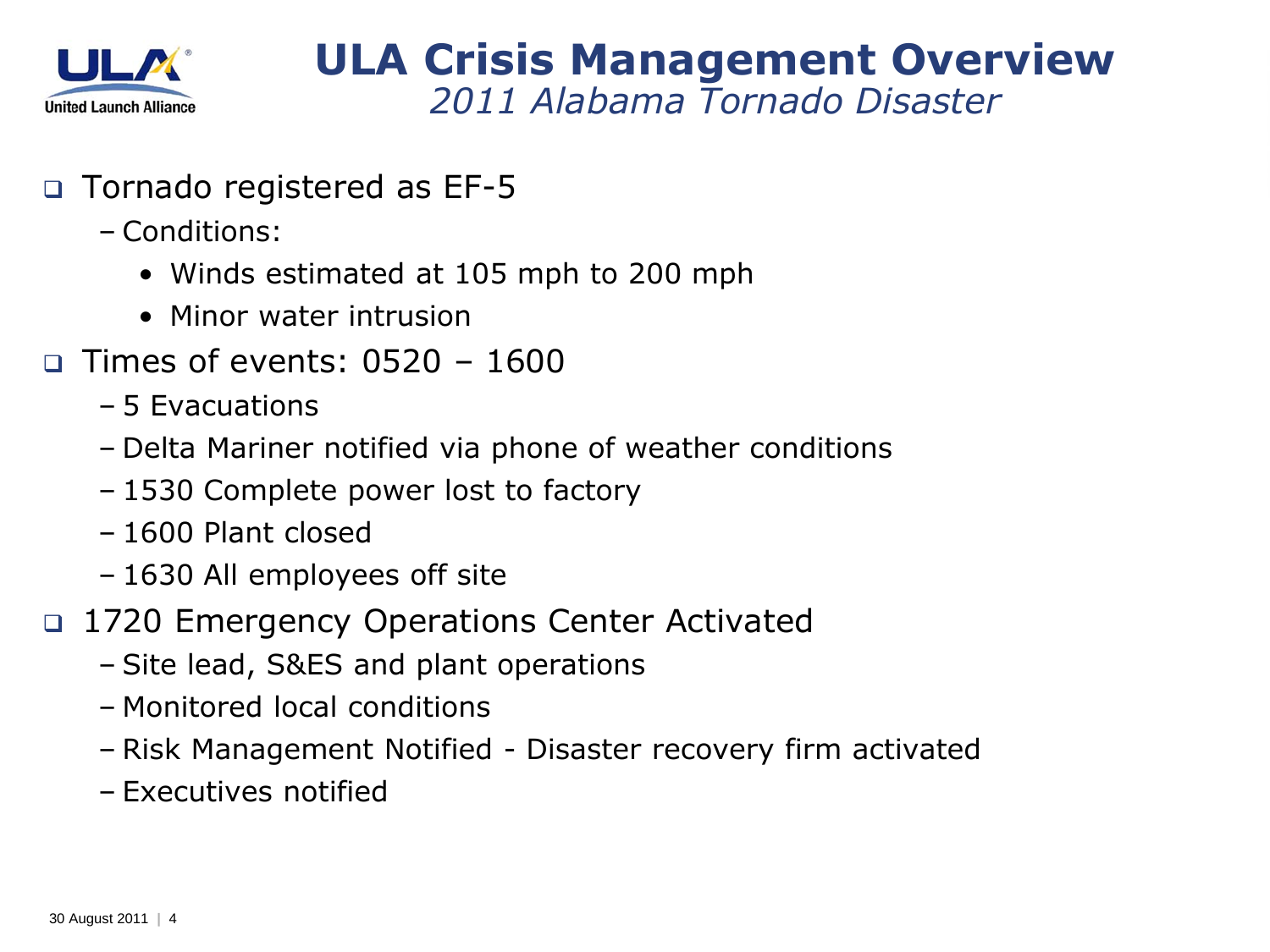

#### **ULA Crisis Management Overview** *2011 Tornado Tracks*

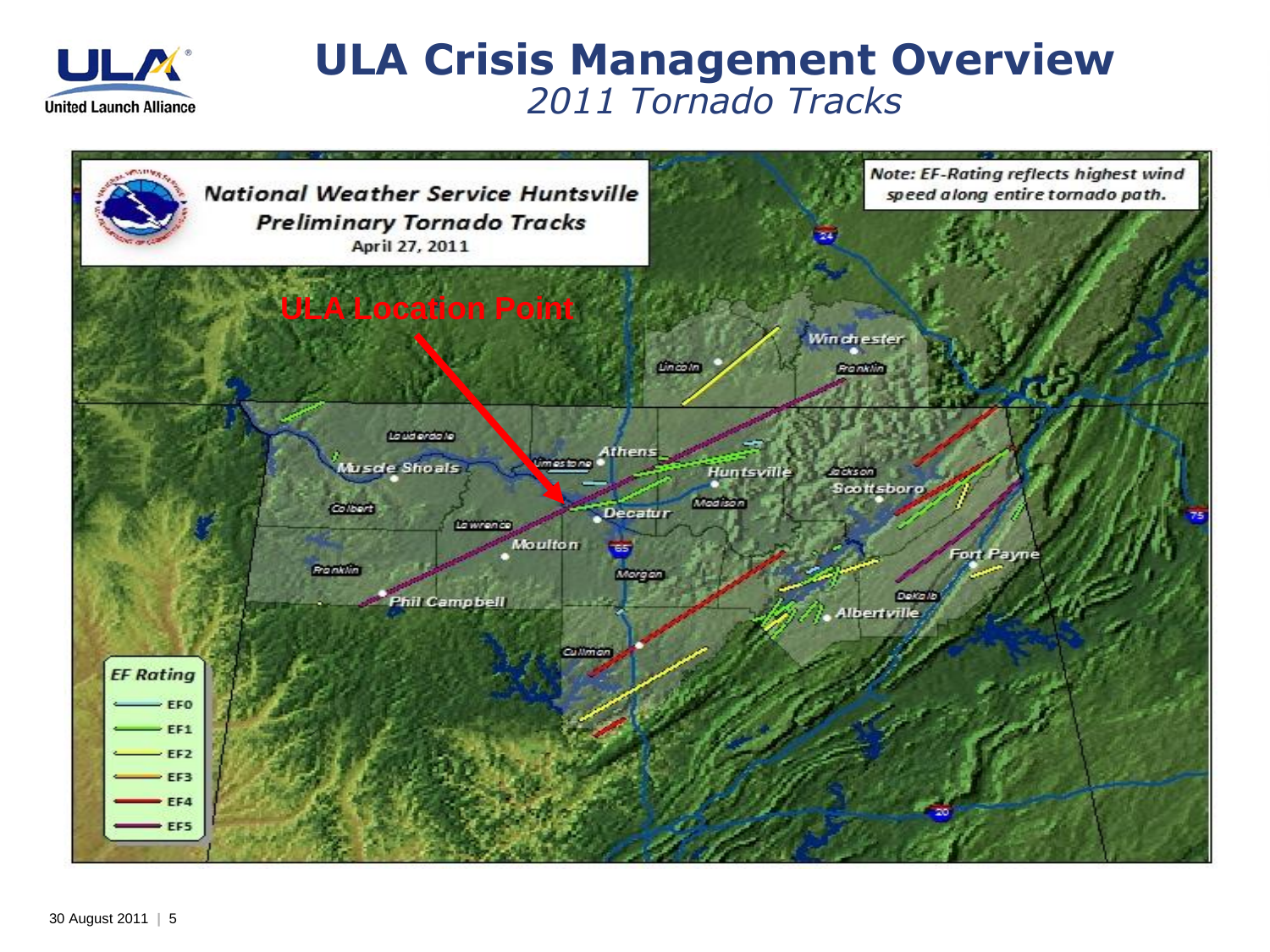

- 4-28-11 EOC fully staffed
- □ Disaster recovery firm on site
- ULA employees and onsite customers being accounted for
- Hardware and structure evaluation conducted
- □ Return to work preparation and communication being developed

#### **Lessons Learned:**

- Include engineering and production lead into EOC
- $\Box$  Improve communication with employees
- □ Improve fueling process for site
	- Fuel diesel and gas units onsite
- Improve IT support
- Implement contracts with suppliers

#### *IMPLEMENT LESSONS LEARNED IN BUSINESS CONTINUITY PROGRAM*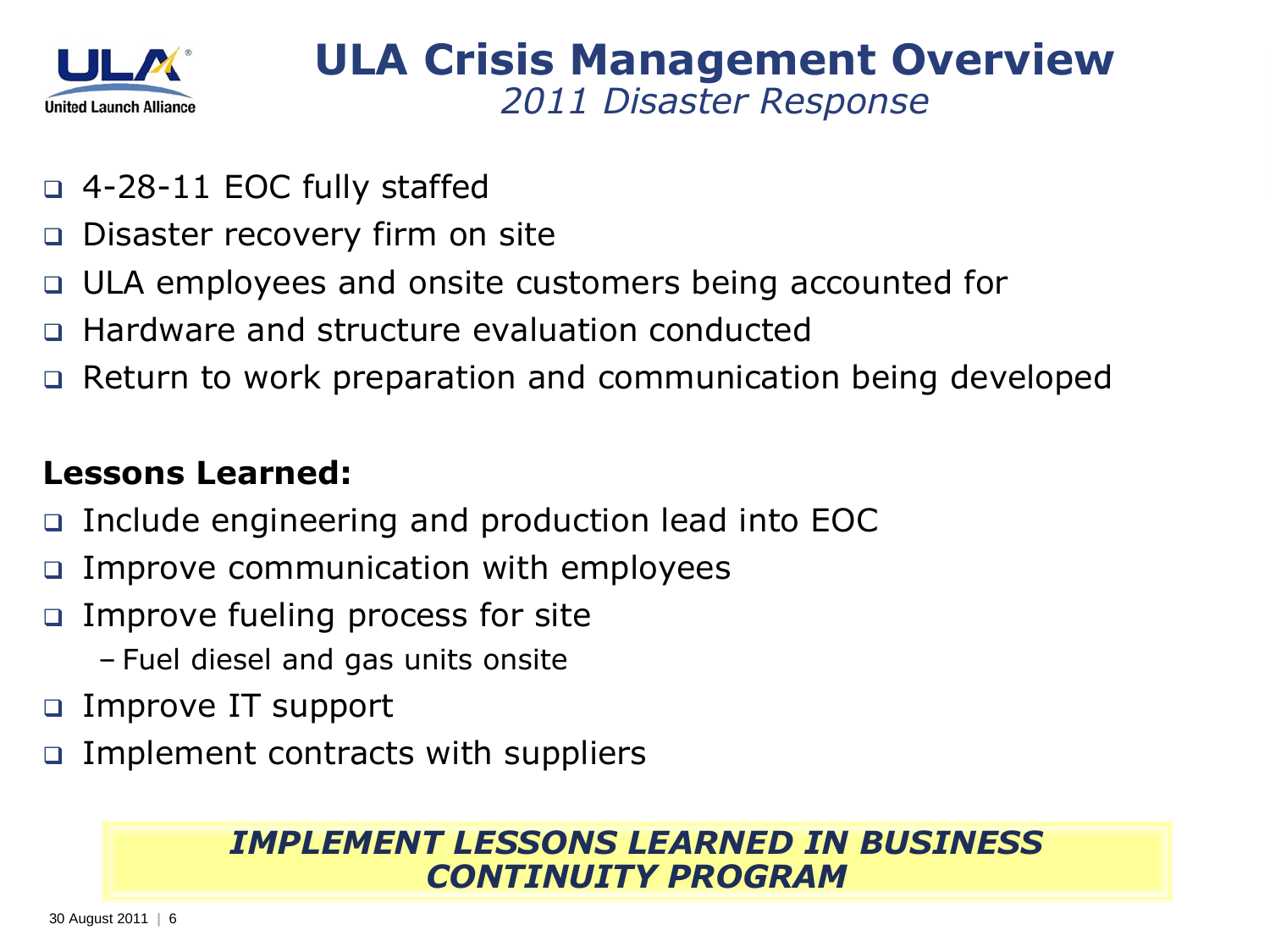

# **ULA's Business Continuity Program**

## *Maturity Model Engagement in Preparedness*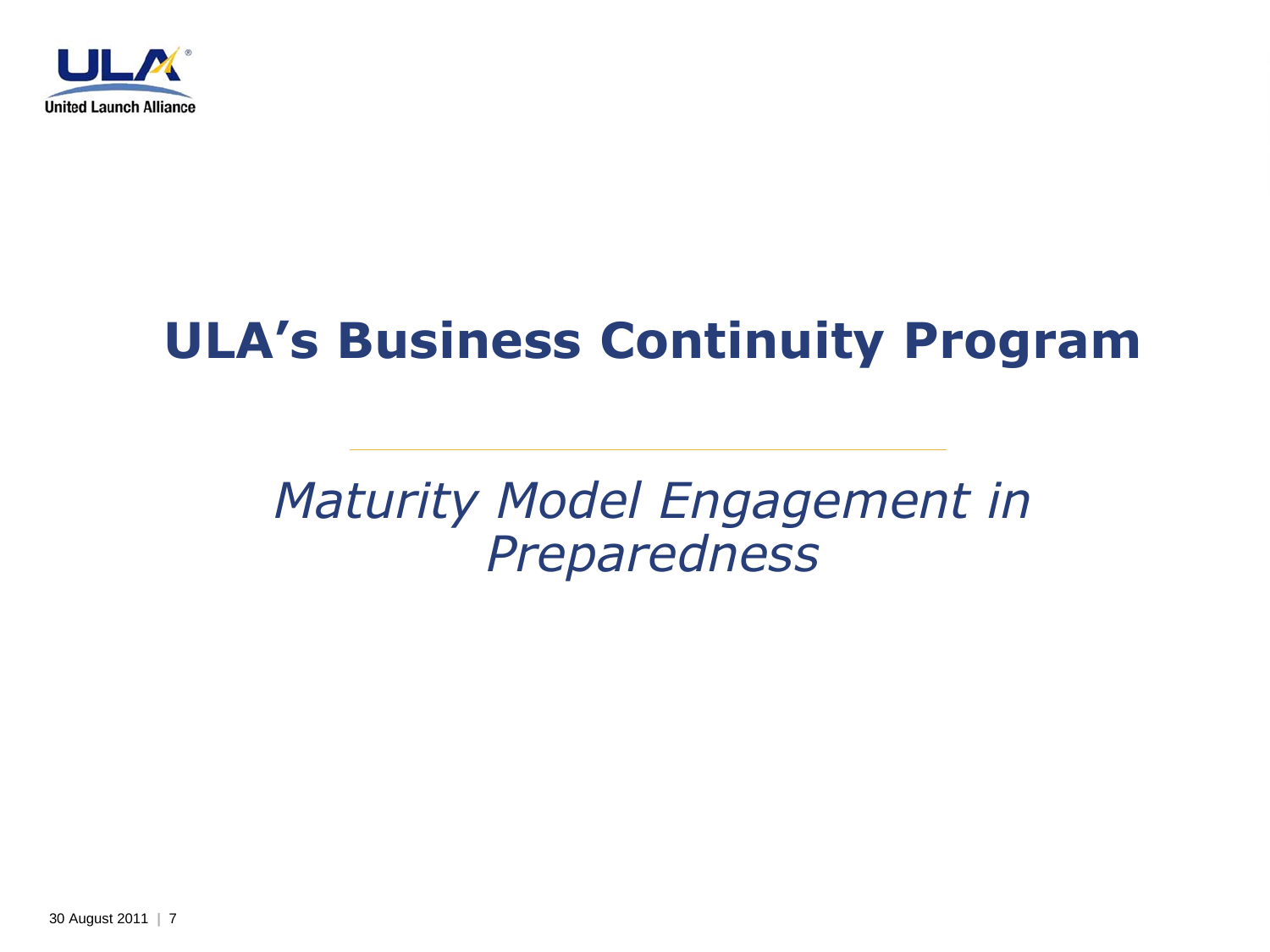

#### **ULA's Business Continuity Program** *Maturity Model Engagement in Preparedness*

- Business Continuity Program Today:
	- Executive sponsored
	- Active steering committee
	- Business impact analysis nearly complete
		- Learning and active responses during the mapping

Includes:

- Crisis Management Program
	- Consistent plans readily available throughout organization
	- EOCs at sites understood
	- Regular exercises with Enterprise team
- Information Technology Disaster Recovery Planning
- Pandemic planning
- Disaster recovery firm formally engaged